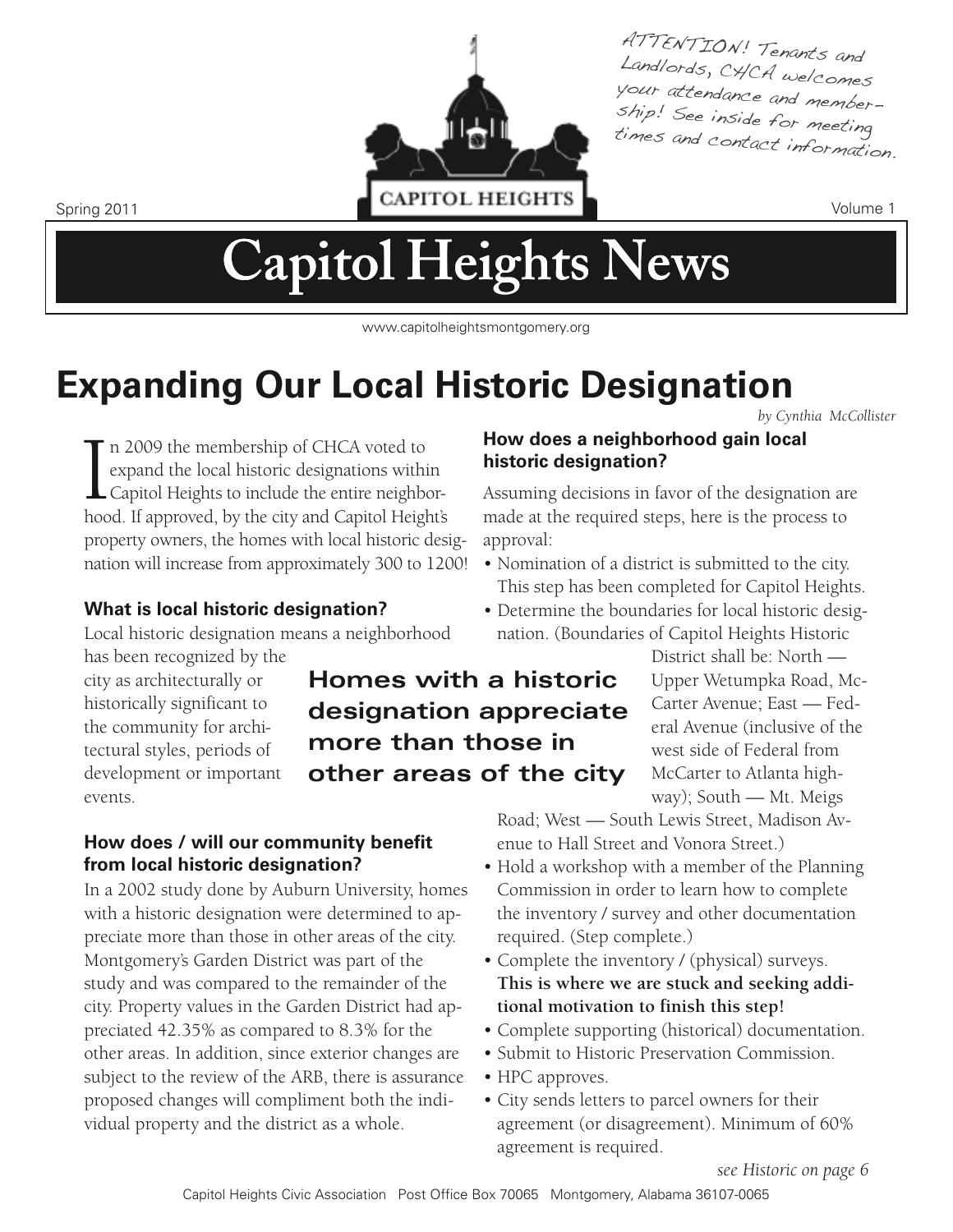

#### **Montgomery Citizen Police Academy**

Montgomery Police Department is hosting a Citizen Police Academy beginning on March 22nd and running for 11 weeks on Tuesday nights from 6 p.m. – 9 p.m. at 740 Mildred St. (Police Academy) for all the citizens. 40-60 participants are needed to make this class a success. The topic of instruction will be the overall operations of the Montgomery Police Department duties. Contact Corporal Cory Cooper at (334) 240-4800 for registration information.

If able to participate, this is a great course in getting to know your MPD processes. —Cynthia Mc-Collister



# **NeighborhoodWatch**

Cindy Keeping – *Capitol Heights Neighborhood Watch Coordinator*

Capitol Heights is a safe neighborhood, generally speaking. But once in a while

their way into our quiet community. We are then forced to deal with crime and unseemly activity.

The best way to keep our area safe is to get to know our neighbors. There is no better burglar alarm than a neighbor who keeps an eye out and recognizes when something "fishy" is going on.

Efforts are underway to sign up neighbors as participants in our new Neighborhood Watch. Please consider participating when your Block Captain contacts you.

As a participating neighbor you will be contacted if there have been any "problems" in our neighborhood…so you will be aware. If something happens to your home or if you see suspicious ac-

we find the criminal elements has found hood Coordinator who then informs tivities you inform your Block Captain and he/she will inform the Neighbor-

> the rest of the Block Captains. As Neighborhood Coordinator I pass this information as soon as possible to the Montgomery Police Neighborhood Watch officer.

Participating is not to "scare" anyone but to make us all aware so we can be prepared and observant and deter crime in our community.

If you have not been contacted with flyers or in person and you would like to participate in the Neighborhood Watch, please contact me by phone or by email: 315-0344 or cindykeepingrealtor@gmail.com

Thank you for considering. If everyone does their part we will make a difference!

## **Why Organize a Neighborhood Against Crime?**

*by Cindy Keeping*

The Neighborhood Watch program's success is hinged on achieving and sustaining an appropriate level of community involvement to a point at which the neighborhood realizes a reduction and/or achieves prevention of residential burglaries and other residential area crime. Where they have been instituted, neighborhood watch programs have had a measurable effect of substantially reducing the fear of crime, encouraging crime reporting, stimulating members' involvement in crime prevention, inhibiting drug trafficking, and spurring beautification activities. Statistics and criminals alike verify that when neighbors organize, the opportunity for crime is drastically reduced.

We all benefit when everyone participates! Please join us in the Capitol Heights Neighborhood Watch endeavor!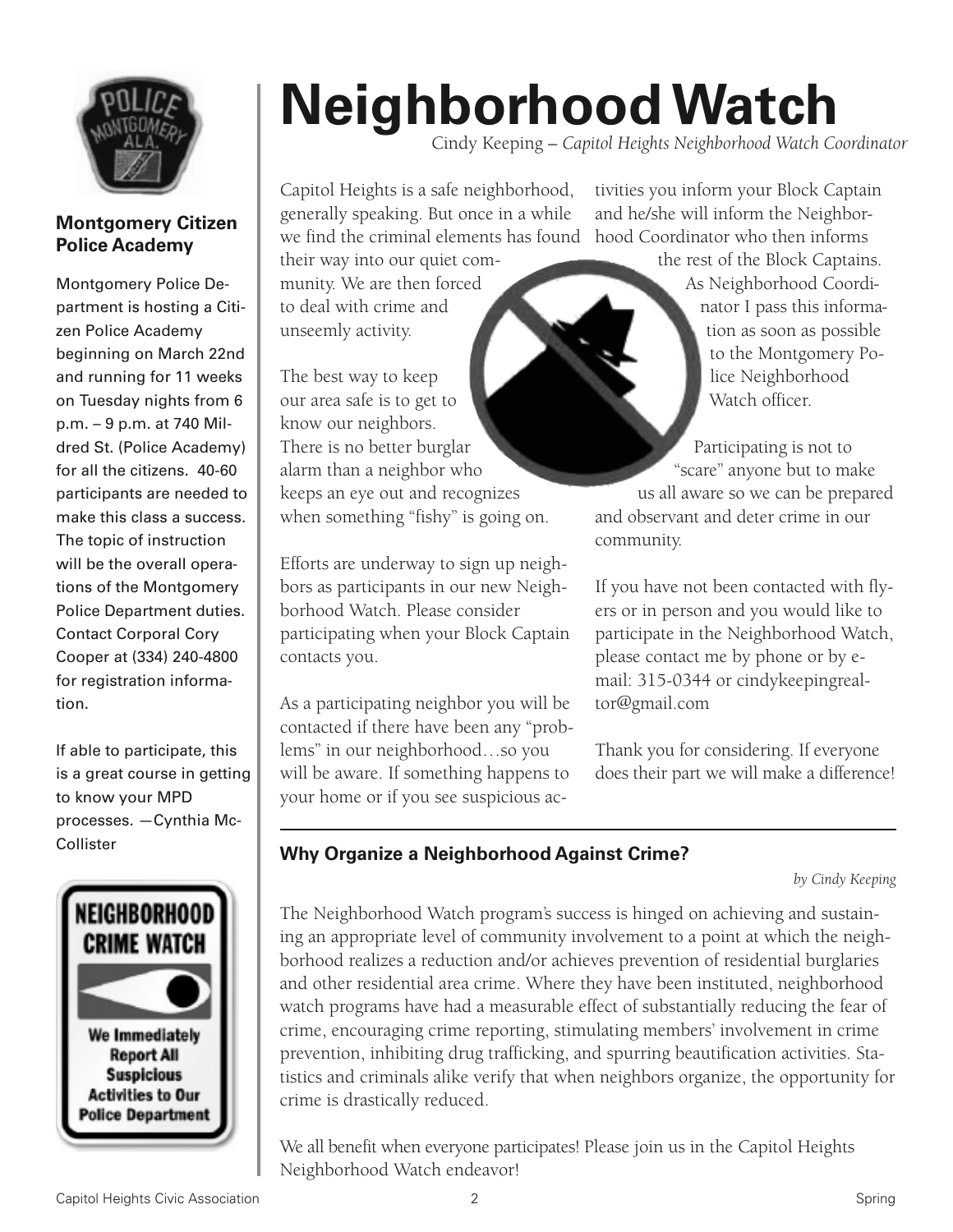## **Shop Capitol Heights LIKE A GOOD NEIGHBOR…**

## **THE MEDICINE SHOPPE**

I wanted to remind my neighbors we have a locally owned and operated pharmacy in the neighborhood. "The Medicine Shoppe" is owned and operated by Capitol Heights (St. Charles Avenue) resident Bob Boatner and his wife. I have always found that with insurance, Medicaid or Medicare, the prescriptions are just as inexpensive there, as the big box stores. The Boatner's have always supported CHCA fundraisers in ways they can, such as selling tickets and posting notices in their store. I hope we can all support them in turn! The store used to be on Madison Avenue next door to McDonald's and has moved to the shopping center located on Upper Wetumpka Road at the end of North Capitol Parkway. Let's support them as they have supported Capitol Heights! Thanks! *—Glenn Donald*

#### **NO. 1 CHINA RESTAURANT**

This may be the case of sharing something with you that you already know — but yesterday I took our son to get lunch and we decided to try the No. 1 China Restaurant at Madison Square. Since I had a bad experience with the previously-owned Chinese restaurant of Madison Square, I was a little apprehensive, but decided to give it a try — let me tell you!

We both ate great food for under \$10 — the lunch special runs from 11am to 3pm and contains 36 items for either \$4.18 or \$4.50. An Egg Roll is \$1.10! The Shrimp & Spring Rolls are only 20 cents more. There are over 200 entréecombination lunch choices, and the health-cleanliness rating was a 99.

Most of all, they served a very freshly prepared meal — my cashew chicken was fresh, the vegetables were fresh, the rice was fresh, and the amount of food they gave me/us was a chocked-full container that was easy to eat from. If 5 rating stars were possible, I would give them 7. Also, we waited only 10 ten minutes and it was worth the wait.

It is so neat to see great 'best kept secrets' like this located in our neighborhood. This restaurant reminded me of the eateries in Lower Manhattan (SoHo, Chinatown (of course), and Canal Street stand out) from my school days in New York — where you can get a lot for less. How neat that we have a great place like this just around the corner! *—Tom Kaufmann*

#### **ASIAN MARKET**

For those of us who like to cook and sometimes need ingredients that you can't find at Winn Dixie, check out the Asian Market in Madison Square. You'll be amazed at the variety of spices, teas, herbs, pastries, and even fresh fruits and vegetables. Brenda and the rest of the staff are friendly and helpful. If you don't know how to use one of the more exotic items they are happy to give suggestions. Stop in and pick up lemongrass, galangal, ginger root candy, or coconut milk. You might even get lucky and be there on a day when they have fresh sesame pastries. You don't want to miss those! *—Cindy Clark*

## **AREYOU RECEIVING CHCA E-MAILS?**  $\sqrt{\frac{1}{2}}$

You do not have to be a member to receive our e-mails. Send your e-mail address to: Cynthia.mccollister@char ter.net to be added.

Typical emails sent to the list are:

- meeting reminders
- issues regarding personal and property safety our neighborhood needs to know
- notice of Lost and Found pets!

If you find the e-mails to be of no interest simply ask that you be removed. No harm done, no offense taken! *CHCA does not share or sell your email address.*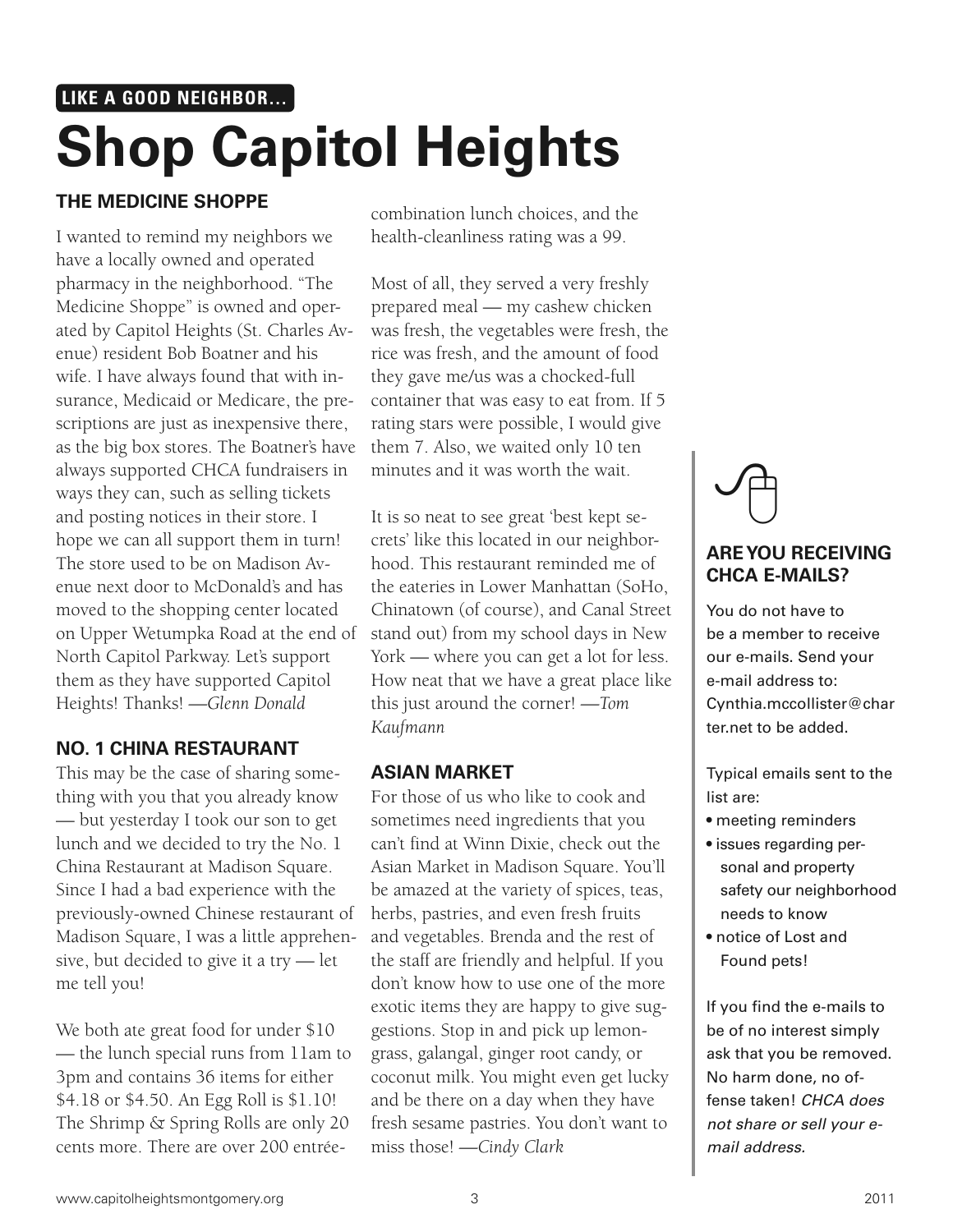

#### **YARD OFTHE MONTH**

Every month, from April to November, two homes are selected for Yard of the Month. You don't have to have an exotic garden to win. Winners are selected for appearance, improvement, and effort. Cindy Clark, Chairman of the Yard of the Month Committee, asks CH neighbors to let her know of worthy candidates for Yard Of the Month selection. If you notice your neighbors have made an effort, no matter how large or small, in beautifying our neighborhood, contact Cindy at 596-0699 or cindydclark@charter.net

Help make and keep Capitol Heights beautiful! Curb appeal is important, not just for your own pride but for the betterment of our entire community.

## **Neighborhood Spring Clean Up**

Saturday, April 2 has been designated as **Capitol Heights Neighborhood Spring Clean Up Day.** Everyone who is able is asked to help as we clear our sidewalks and streets of over grown weeds, plants, and trash.

Stay tuned for full details! Contact Brenda Bryant at 263-5179 or Donna Pollard at 264- 2093 to volunteer.

*Last year's Spring Clean Up crew included (from left) Karren Pell, Tricia Crowley, Tim Henderson, and Joe Crowley. This team cleared the curb and right of way on one block of North Lewis Street.*



## **ANNUAL CAPITOL HEIGHTS NEIGHBORHOODYARD SALE Saturday, April 9 • 6:30 – noon**

Everybody participating sets up their own sale at their own home (or neighbor's home) and keeps their own money. The CHCA will do the publicity.

> Please contact Tricia Crowley, chairperson, at: prof\_crowley@hotmail.com or 264-7586

## **Signs will be posted directing people to your sale**

*Kids: lemonade stands? Girl Scouts: cookies? Gardeners: thinned plants to sell? Artists: art for sale? Church groups: baked goods or craft items?*

NEEDED: Large pieces of cardboard to use for signs, please e-mail Tricia and she will pick it up.

Let's clear out our houses, recycle to willing buyers, and get people into the neighborhood.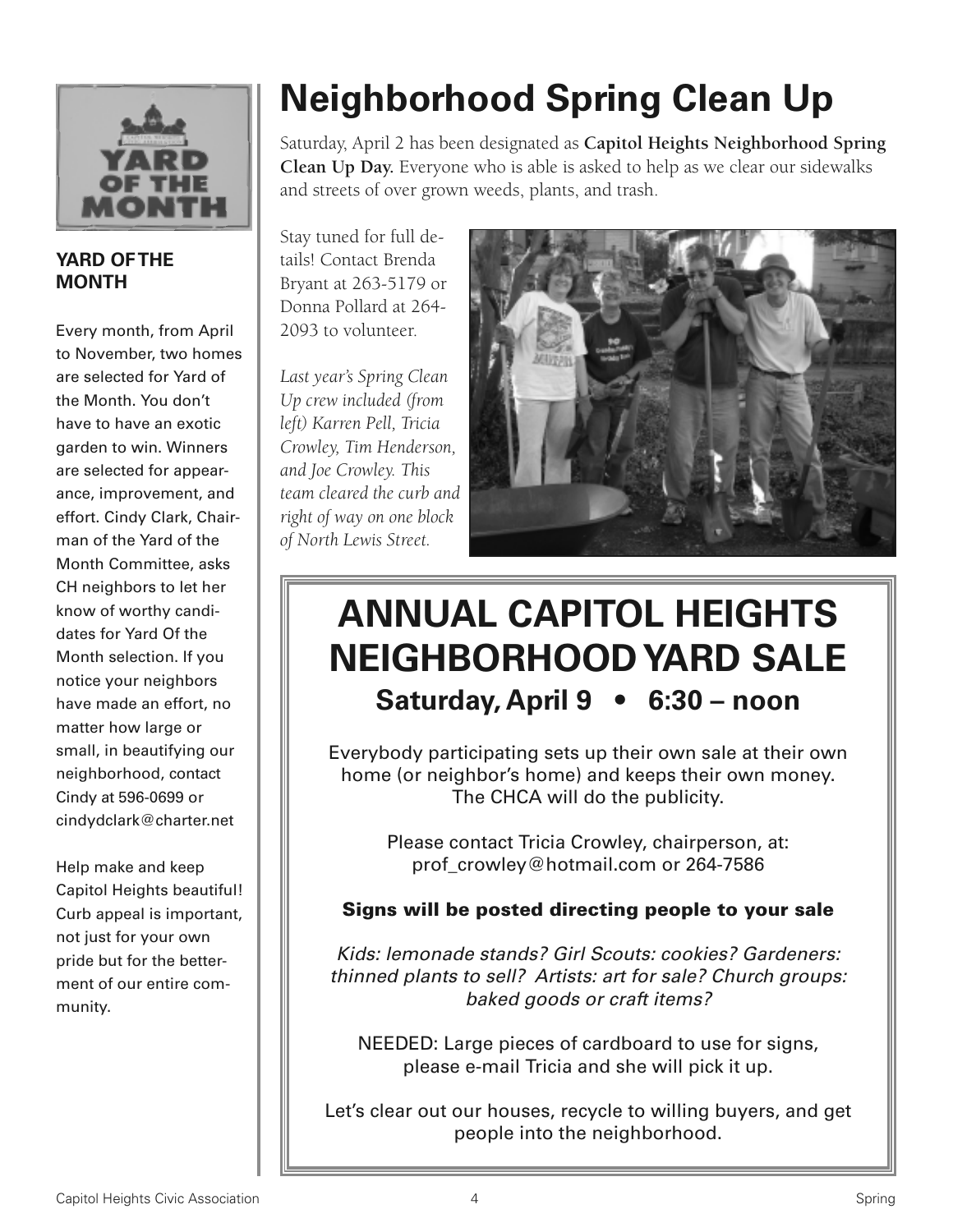## **BY THE NUMBERS**

## **2010 Home Sales in Capitol Heights**

46 homes sold in Capitol Heights. Average Price per sq ft = \$33.86 Highest \$84.08 Lowest \$8.28 *Sharp contrast due to the varying conditions of the properties.*

Average Sales Price = \$50,881 Highest \$175,150 Lowest \$9,750 *Foreclosures included*

Days on Market (average) = 87 days

According to Cindy Keeping: 10 homes sold were renovated to include new bathrooms, new kitchens, refinished floors, updated or replaced electrical or plumbing systems.



21 were sold as foreclosures for less than \$25,000. *Some of these foreclosures were purchased by our neighbors and are being renovated for resale. Other*

*homes were purchased by outside investors who do not live in Capitol Heights.*

Currently there are 34 houses for sale (listed in MLS) in Capitol Heights. Cindy says "This is the lowest number I have seen in the last year and half!"

The average Listing Price for these 34 homes is \$76,016.

## **JOIN CAPITOL HEIGHTS CIVIC ASSOCIATION!**

*Please support the work of the CHCA & our neighborhood by joining today! Tenants, Landlords, Businesses & Homeowners are welcomed to join!*

#### **Benefits of Membership Include:**

- opportunity to vote on CHCA issues,
- free quarterly CHCA Newsletter,
- free "classified" advertisements in our newsletter,
- and 10% off all CHCA merchandise purchases.
- For self employed members, we will provide a link from our website to your website (some rules apply). For more information call 334-264-0800 or e-mail Cynthia.mccollister@charter.net.

Dues can be paid at any regular meeting or you may mail them to the association at CHCA P. O. Box 70065, Montgomery, Alabama 36107-0065. Please provide your Name, Mailing Address including zip code, phone number, and e-mail address.

Dues for the 2011–2012 year are \$20 per household.Payment of membership dues must be current to participate in voting of CHCA or to run for office. Membership Renewal occurs annually in May. We are currently accepting dues for 2011–2012.

## **TALKING TRASH**

One of your neighbors recently entertained weekend



guests and one guest expressed surprise we had trash pick up on Saturdays! The number of garbage containers left at the curb after pick up the day before was significant enough to make it appear we had Saturday pick up!

The City of Montgomery has ordinances where containers must be curbside no later than 7am on pickup day and be removed from curbside no later than 7pm on the same day. The penalty for violating this code ranges from \$1 – \$200.

One of the guests happened to be a realtor who commented that even though there are great homes in our area, she would have a difficult time showing and selling homes because of the numerous and unsightly garbage containers on the curbside.

It takes little effort to move the garbage container from the curb after pick up. Please take the time to do so.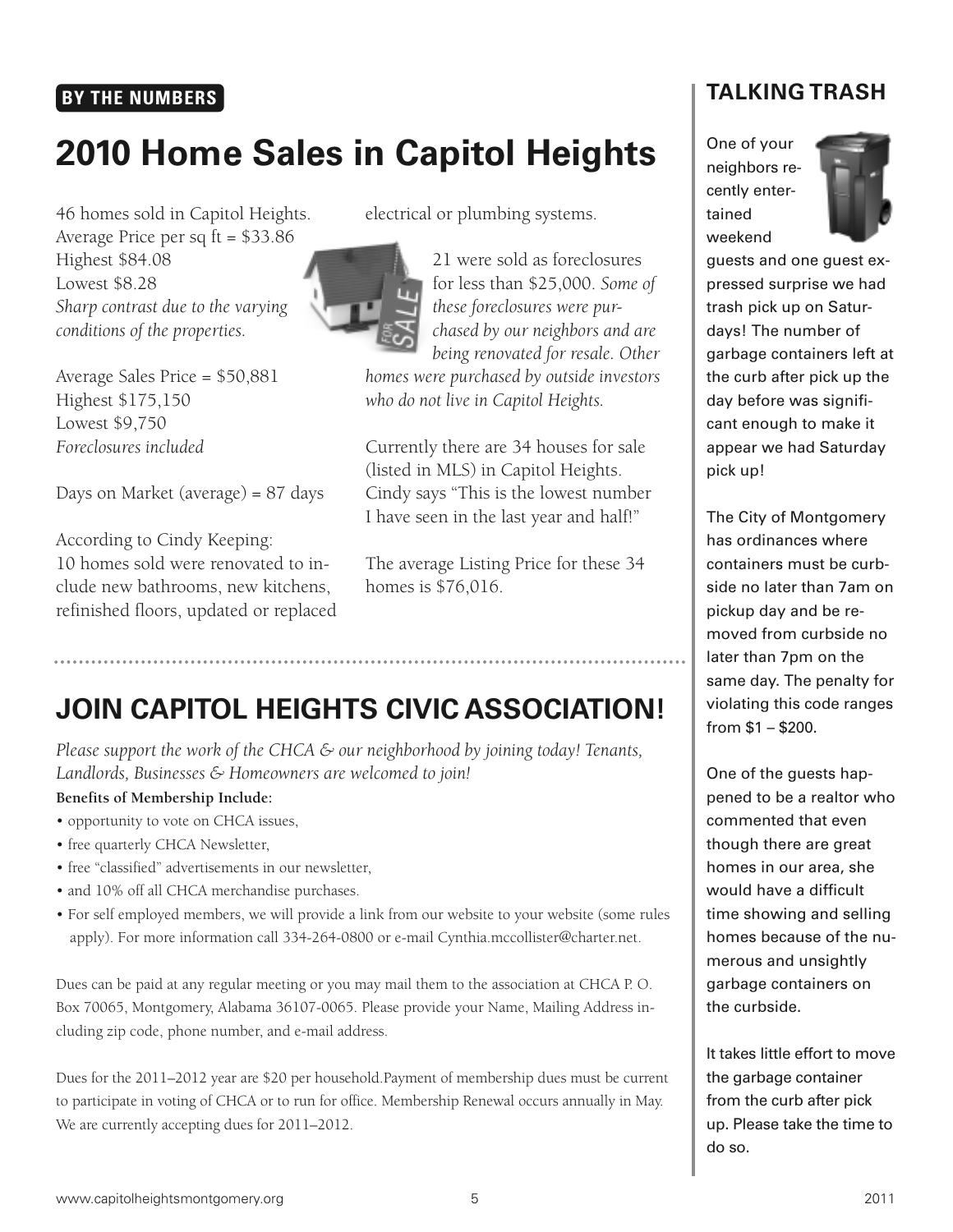## **CHCATO HOST A "BELIEVE IT" CONVERSATION FOR CAPITOL HEIGHTS COMMUNITY**

Tuesday, March 15 5:30 PM - 7:00 PM Capitol Heights United Methodist Church, 2000 Winona Avenue. *(See attached flyer)*

"Now is the time to speak up and say what you want from our schools and what you would suggest to make them stronger. What you and other citizens say will shape a new Community Agreement around shared goals."

CHCA is not leading this event. We are hosting this conversation for Believe It and for the entire Capitol Heights Community. You DO NOT have to be a member of CHCA to attend this event.

At least two trained volunteers of the Believe It organization will be on hand to facilitate this event. Believe It provides a trained facilitator and a trained recorder to keep things moving along in a positive manner.

Additional information can be found at www.believeitmgm.org

Encourage your neighbors to attend! Bring your teens – Believe It wants to hear from them too!

## **Officer Nominations in April, Election in May**

Nominations will be accepted for the election of Officers (President, Vice President, Treasurer, Secretary, and seven Members at Large) of our association at the April meeting. Election will be held at the regular meeting in May.

In addition to the duties cited in the constitution, officers and members-at-large carry out the goals of the majority of the membership; are urged to attend as many monthly general membership meetings and executive committee meetings as possible; and encouraged to undertake leadership roles in ongoing neighborhood projects such as: • Beautification of our parks and green space; • Welcome / Membership Committees; • Social events hosted by CHCA; • Capitol Heights by Candlelight; • CHCA newsletter; • Monitoring public meetings of the City Council, ARB, Planning Commission for issue impacting our neighborhood; • Capitol Heights Neighborhood Watch

If interested in becoming a leader in our association, please contact any of our current Officers or member of CHCA. Our Constitution and Bylaws are posted on our website **www.capitolheghtsmontgomery.org**

The quality of life in Capitol Heights depends on the efforts of all Capitol Heights residents, businesses, and property owners. Please take an active interest in Capitol Heights!

## **Historic**

*continued from page 1*

- City provides notice to association of parcel owners not responding.
- Neighborhood works to obtain response from owners not responding.
- Historic Commission nominates the neighborhood to City Council
- Council approves.
- Neighborhood cele**brates!**

Additional information

can be found on the city's website: www.montgomeryal.gov. A map of properties within Capitol Heights can be found on our website, www.capitolheightsmontgomery.org under historic designation.

## **Help Us Reach Our Goal**

We need volunteers to complete the "in-

ventory" required for the designation process. This includes a property survey document and a photograph of each property to be included in the review.

Please call 264-0800 or email cynthia.mccollister@charter.net if you would like to volunteer for this assignment.

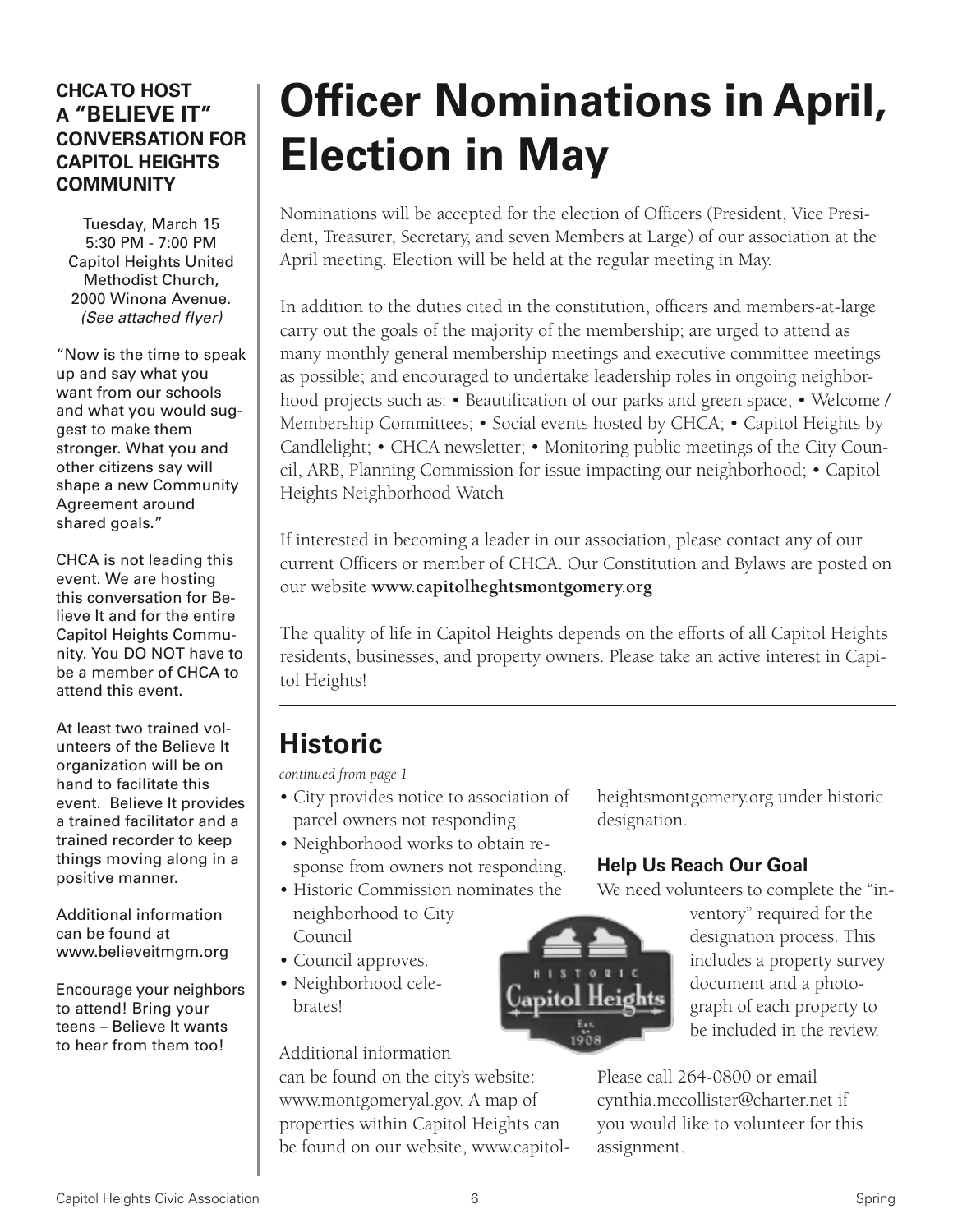Join your neighbors in Armstrong Park for the Annual

# *SpringFling*

**Saturday, May 14, 11 a.m – 3 p.m.**

## *Food, Live Music, Fun, & Friends It's Free!*



#### **Need a house painter?**

Joe Crowley recommends a member of Renascence with decades of Professional painting experience. Licensed and insured. Reasonable prices. Free estimates. Call (334) 322-7792.

Help an ex-offender get back on his feet and have an employee who is sober, fed, and well rested. Should any concerns ever arise, contact Renascence to address the matter. It is a good deal for all parties.

Renascence Re-entry Community provides a residential, structured program to help nonviolent male ex-offenders on probation or parole make a successful transition from prison to responsible living in the community. To learn more visit www.halfway-home.net. Phone: 832-1402.

The Capitol Heights contact is Joe Crowley 264-7586.

**WORDS & MUSIC WORDS & MUSIC** April 7, 2011 at 7:00 p.m. *Old Alabama Town Revue*



*Described as a Deep South "Prairie Home Companion" the Old Alabama Town Revue is filled with original and traditional music, poems, monologues, fun, and plenty of laughter.*

Old Church at Old Alabama Town on Columbus Street

**Karren Pell** and Southern Rendition

*featuring:*

**Wayne Greenhaw**

cellist **Clay McKinney**

poet **Susie Paul**

instrumentalists **Tim Henderson & Bruce George**

singer **Toni Wood-Meyers**